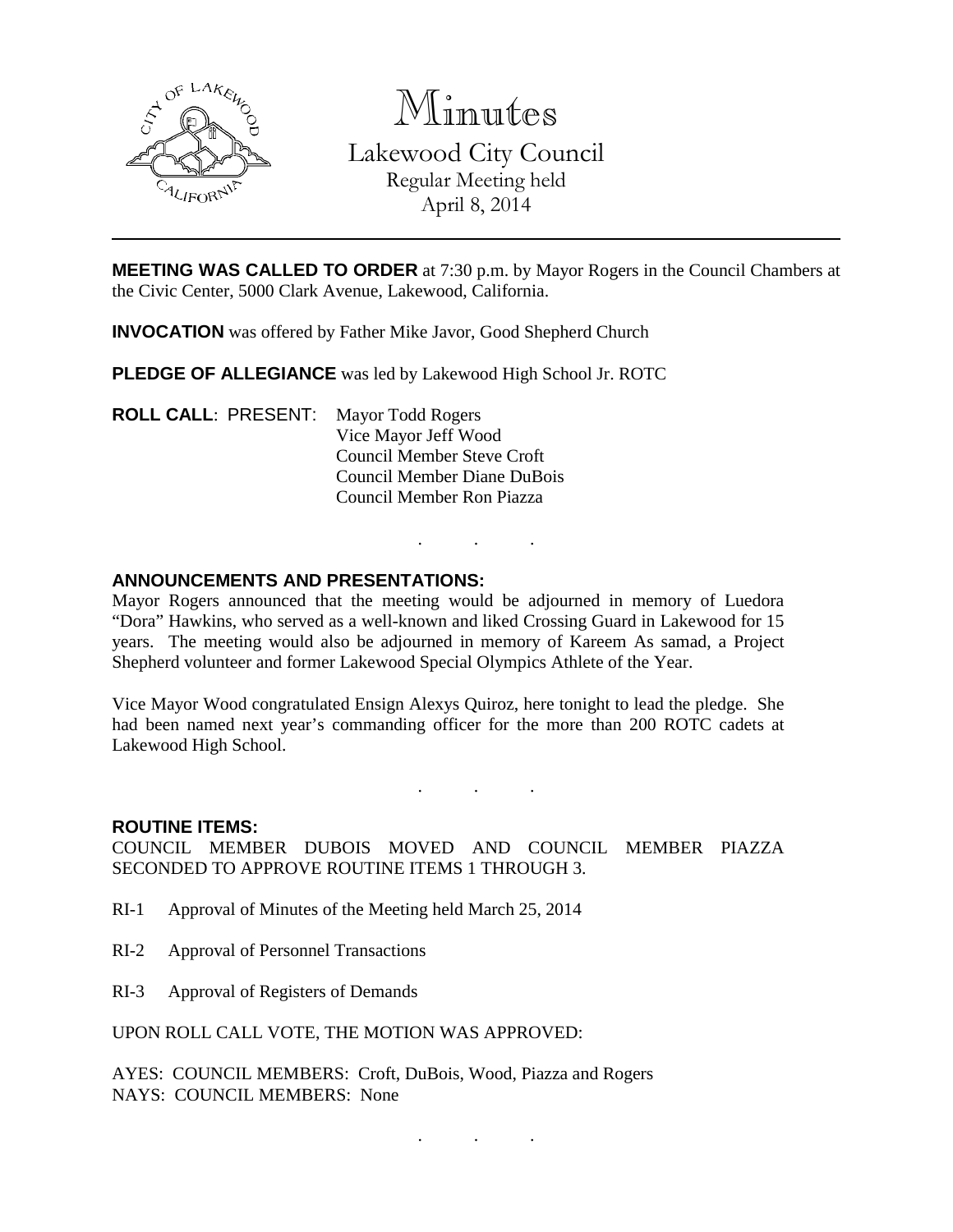# **1.1 • COMMUNITY DEVELOPMENT BLOCK GRANT 2014-15 ACTION PLAN**

Community Development Director Sonia Southwell displayed slides and made a presentation based on the memo in the agenda. She reported that as part of the City's participation in the Community Development Block Grant programs, a Consolidated Plan was required every five years, and an Action Plan, describing available resources and addressing priority needs, was required annually. She outlined the proposed programs for fiscal year 2014-15, including Fair Housing, Code Enforcement and Improvement to the Burns Community Center. It was the recommendation of staff that the City Council conduct a public hearing to receive comments, then approve the FY 2014-15 Action Plan and direct staff to submit the application and approve Action Plan, with required certifications, no later than May 15, 2014.

Mayor Rogers opened the public hearing at 7:40 p.m. and called for anyone in the audience wishing to address the City Council on this matter. There was no response.

COUNCIL MEMBER CROFT MOVED AND VICE MAYOR WOOD SECONDED TO CLOSE THE PUBLIC HEARING AND APPROVE STAFF'S RECOMMENDATIONS. UPON ROLL CALL VOTE, THE MOTION WAS APPROVED:

AYES: COUNCIL MEMBERS: Croft, DuBois, Wood, Piazza and Rogers NAYS: COUNCIL MEMBERS: None

Mayor Rogers stated that he was continually impressed that the City was able to continue to offers these programs, in light of the continuing decreases in available funds.

### **1.2 • INTRODUCTION OF ORDINANCE NO. 2014-2; AMENDING THE SPECIFIC PLAN FOR 3201-3225 CARSON STREET**

. . .

The Director of Community Development displayed slides and gave a presentation based on the memo in the agenda. She stated the existing Specific Plan for 3201-3225 Carson Street provided for up to four on-sale beer and wine licenses, however, they were linked to specific tenant spaces. An application was received for an amendment to allow one of the four licenses to be used for a new restaurant at a different tenant space. The proposed amendment would still allow only up to four on-sale licenses, but would provide the flexibility to use those licenses at any of the tenant spaces. She advised that the amendment had been presented to and approved by the Planning and Environment Commission, as well as a joint use parking agreement. She noted that only the alcohol license issue was before the City Council.

Mayor Rogers opened the public hearing at 7:48 p.m. and called for anyone in the audience wishing to address the City Council on this matter.

Tony Modica, Lakewood, the applicant, stated that he had owned a restaurant in Long Beach for many years and wanted to bring an All American steak and seafood restaurant to his home town of Lakewood.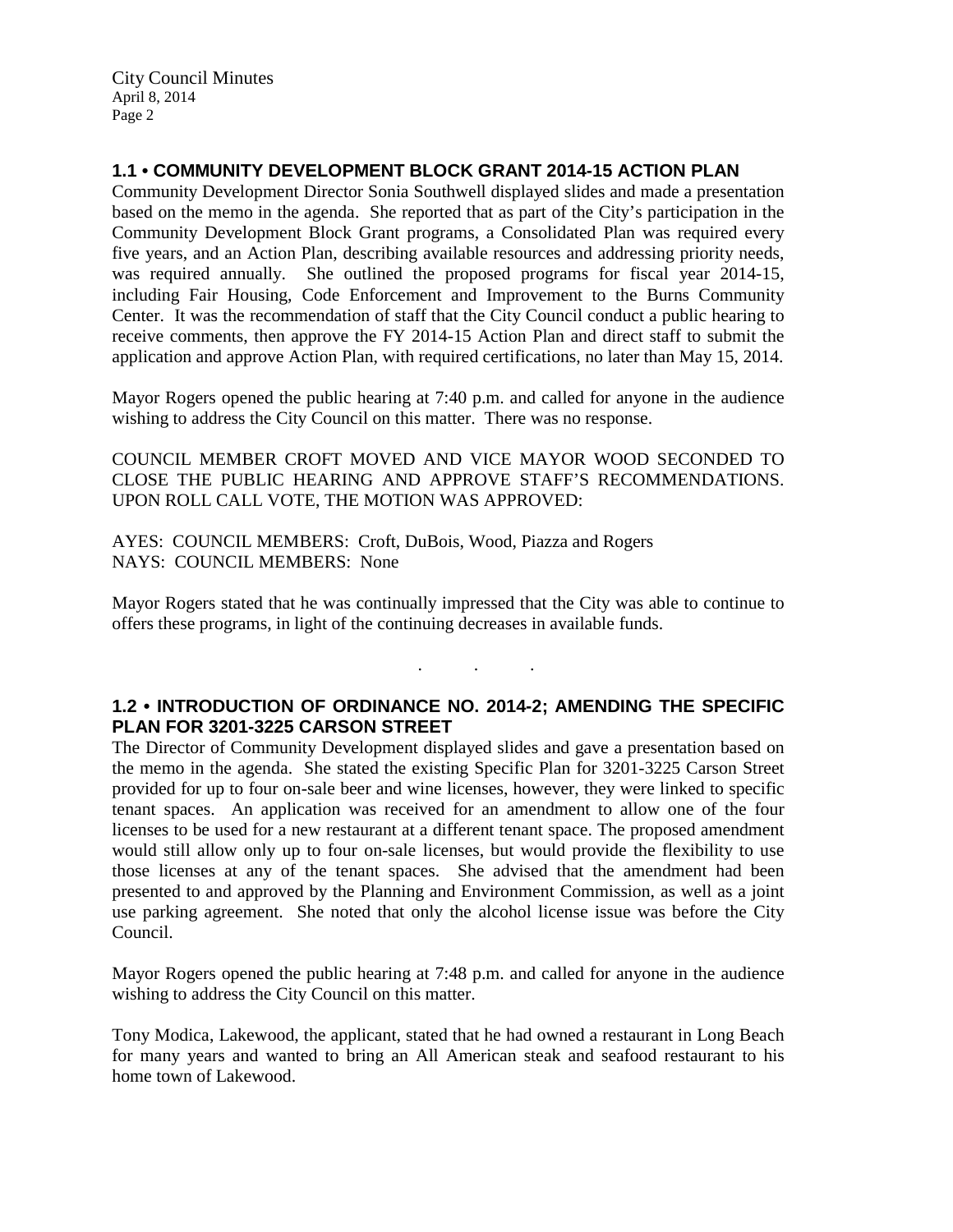# **1.2 • INTRODUCTION OF ORDINANCE NO. 2014-2; AMENDING THE SPECIFIC PLAN FOR 3201-3225 CARSON STREET** - Continued

Rory Hargaden, stated that his family home on Clubhouse Drive, had experienced problems with street parking in front of the house. He objected to the terms of the joint use parking agreement.

Mark Dupre, Lakewood, contractor for the project, stated that the parking agreement was to provide for restaurant employee parking in the lot on the opposite side of Carson Street and that heavier street parking was occasionally caused by overflow from the golf course.

VICE MAYOR WOOD MOVED AND COUNCIL MEMBER CROFT SECONDED TO CLOSE THE PUBLIC HEARING. UPON ROLL CALL VOTE, THE MOTION WAS APPROVED:

AYES: COUNCIL MEMBERS: Croft, DuBois, Wood, Piazza and Rogers NAYS: COUNCIL MEMBERS: None

Council Member Croft confirmed from Ms. Southwell that the amendment would not increase the number of locations for alcohol licenses, only offer flexibility in the location within the center and make it easier for the property owner to attract new tenants. Ms. Southwell stated that by providing more flexibility, future amendments would not be required every time a business came into or out of the center.

Council Member DuBois clarified that the only objection was the parking and the parking agreement was not part of Council consideration, only the alcoholic beverage licenses.

Council Member Piazza stated that although he could empathize with the Clubhouse Drive homeowners over the street parking, the number of tenant uses was not changing. He stated that he felt it was most fair to hold the number of allowed licenses at a maximum of four.

Mayor Rogers stated that with the business turnover in this center, the City Council had an obligation to try and help bring new businesses into the City. He stated that he was willing to look for other solutions to the parking issues, but they were not part of this matter tonight.

ORDINANCE NO. 2014-2; AN ORDINANCE OF THE CITY COUNCIL OF THE CITY OF LAKEWOOD ADOPTING AMENDMENT NO. 2 TO SPECIFIC PLAN 2007-2

COUNCIL MEMBER DUBOIS MOVED AND VICE MAYOR WOOD SECONDED TO INTRODUCE ORDINANCE NO. 2014-2. UPON ROLL CALL VOTE, THE MOTION WAS APPROVED:

. . .

AYES: COUNCIL MEMBERS: Croft, DuBois, Wood, Piazza and Rogers NAYS: COUNCIL MEMBERS: None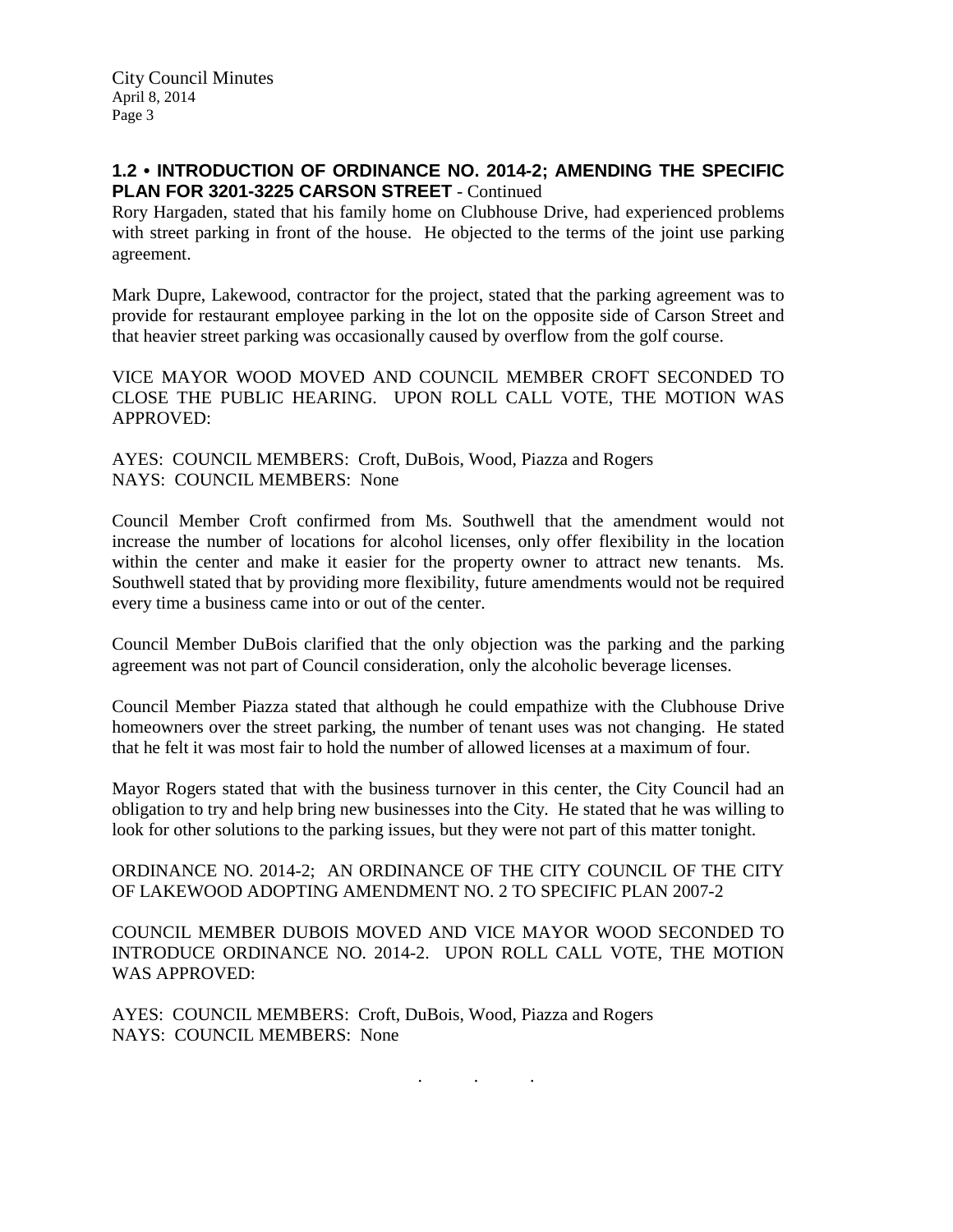# **3.1 • APPOINTMENTS TO GOVERNMENTAL ASSOCIATIONS, ORGANIZATIONS & COMMITTEES**

Mayor Rogers stated that he had prepared the list of appointments to governmental associations, organizations and committees.

| ORGANIZATIONAL APPOINTMENTS                                             |                         |                    |
|-------------------------------------------------------------------------|-------------------------|--------------------|
| <b>California Contract Cities</b><br>Association                        | Wood - Representative   | DuBois - Alternate |
| California Joint Powers<br><b>Insurance Authority</b>                   | Wood - Representative   | Piazza - Alternate |
| So. Calif. Association of Governments (SCAG)<br><b>General Assembly</b> | DuBois - Representative | Piazza - Alternate |
| Gateway Cities COG Board                                                | DuBois - Representative | Piazza - Alternate |
| <b>Greater Los Angeles County</b><br><b>Vector Control District</b>     | Croft - Representative  |                    |
| Job Training Partnership Act<br><b>SELACO WIB</b>                       | Wood - Policy Board     |                    |
| League of California Cities<br>L.A. County Division                     | Piazza - Representative | Wood - Alternate   |
| <b>City Selection Committee</b>                                         | Wood - Representative   | Piazza - Alternate |
| <b>Annual League Conference</b>                                         | DuBois - Representative | Rogers - Alternate |
| L.A. County Sanitation<br>District #3 & #19                             | Rogers - Representative | Wood - Alternate   |
| <b>Southeast Water Coalition</b>                                        | Rogers - Representative | Croft - Alternate  |
| <b>STANDING COMMITTEES</b><br><b>Intergovernmental Relations</b>        | Rogers - Chair          | Wood - Member      |
| Lakewood Schools                                                        | Rogers - Chair          | Wood - Member      |
| <b>Environmental Management</b>                                         | Piazza - Chair          | DuBois - Member    |
| <b>Public Safety</b>                                                    | Croft - Chair           | DuBois - Member    |
| Park Development                                                        | Wood - Chair            | Rogers - Member    |
| <b>Water Resources</b>                                                  | Croft - Chair           | Piazza - Member    |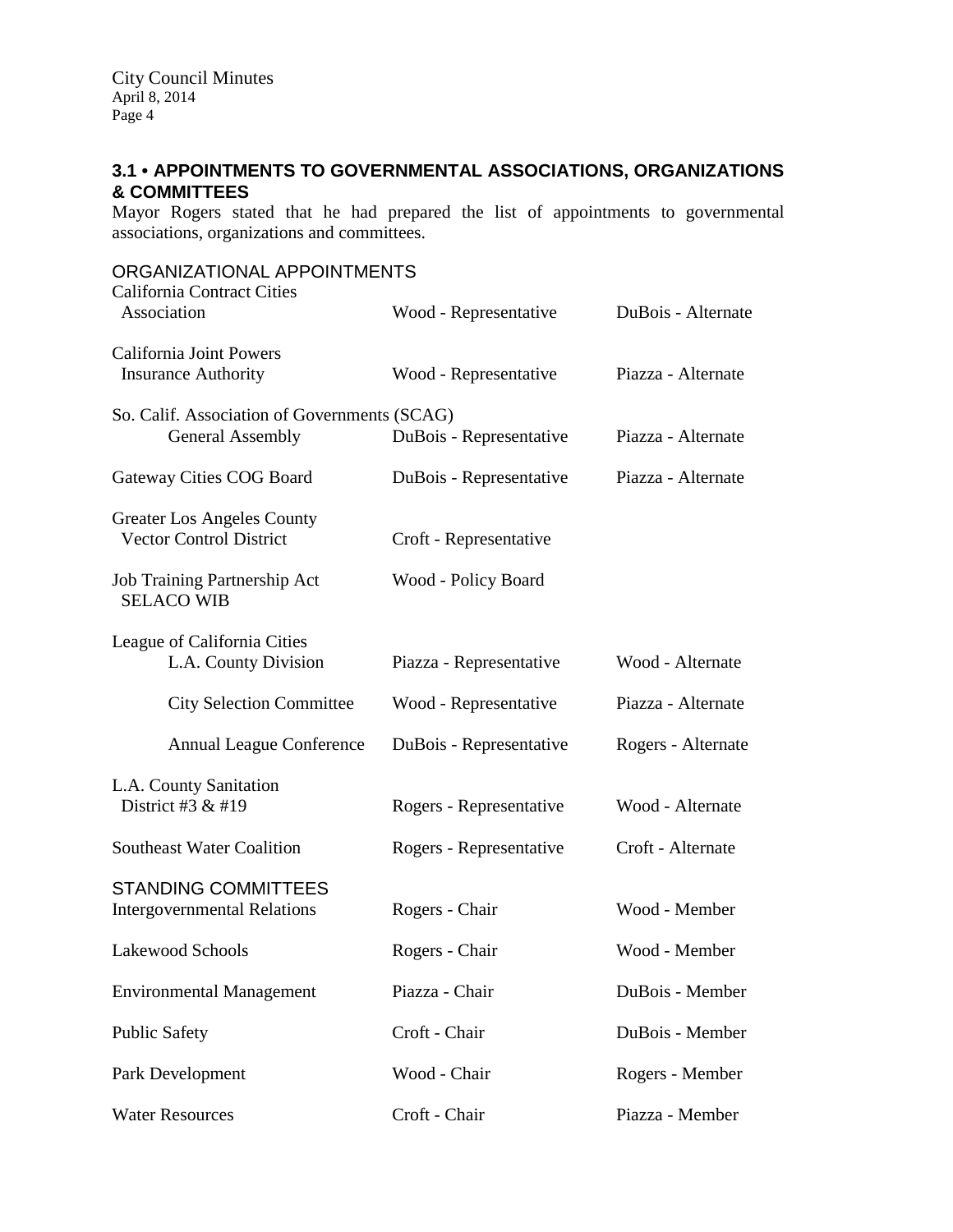#### **3.1 • APPOINTMENTS TO GOVERNMENTAL ASSOCIATIONS, ORGANIZATIONS**

| & COMMITTEES - Continued   |                |                 |
|----------------------------|----------------|-----------------|
| <b>Community Promotion</b> | DuBois - Chair | Piazza – Member |

| <b>Economic Development</b> | Rogers – Chair | Croft - Member |
|-----------------------------|----------------|----------------|
|                             |                |                |

COUNCIL MEMBER DUBOIS MOVED AND COUNCIL MEMBER CROFT SECONDED TO APPROVE THE ORGANIZATIONAL APPOINTMENTS AS PRESENTED. UPON ROLL CALL VOTE, THE MOTION WAS APPROVED:

. . .

AYES: COUNCIL MEMBERS: Croft, DuBois, Wood, Piazza and Rogers NAYS: COUNCIL MEMBERS: None

## **3.2 • SELECTION OF INDEPENDENT AUDIT SERVICE PROVIDER**

Administrative Services Director Diane Perkin presented a report based on the memo in the agenda and reported that Requests for Proposals had been sent to 15 qualified Certified Public Accountant firms to provide independent auditing services. A City Council ad hoc committee had met with staff to review the seven proposals that were received. Following evaluation and review, it was the recommendation of the Committee that the City Council approve an agreement with Pun & McGeady, LLC to act as the City's independent auditor for fiscal years 2014 through 2016, with an option to extend the agreement term to 2018.

Council Member Croft stated that as Chair of the ad hoc committee, he felt the evaluation and review had been very thorough and that he was confident that the firm was well-qualified and would do a good job for the City.

Council Member Piazza, as the other member of the ad hoc committee, stated that it was a comprehensive review and that he was comfortable with the recommendation.

COUNCIL MEMBER PIAZZA MOVED AND COUNCIL MEMBER CROFT SECONDED TO APPROVE PUN & MCGEADY, LLC AS THE CITY'S INDEPENDENT AUDITOR FOR FY 2014 THROUGH 2016, WITH AN OPTION TO EXTEND. UPON ROLL CALL VOTE, THE MOTION WAS APPROVED:

AYES: COUNCIL MEMBERS: Croft, DuBois, Wood, Piazza and Rogers NAYS: COUNCIL MEMBERS: None

### **3.3 • AGREEMENT WITH L.A. COUNTY FOR BRIDGE PREVENTIVE MAINTENANCE PROGRAM**

 $\mathbf{r}$  .  $\mathbf{r}$  ,  $\mathbf{r}$  ,  $\mathbf{r}$  ,  $\mathbf{r}$  ,  $\mathbf{r}$  ,  $\mathbf{r}$ 

Public Works Director Lisa Rapp displayed slides and made a presentation based on the memo in the agenda. She reported that Federal funding was available for bridge preventive maintenance and six bridges in Lakewood that were proposed for the program. Four of the six proposed bridges were over the San Gabriel River, and the other two were over local drains. She advised that the County of Los Angeles would provide the design, bidding,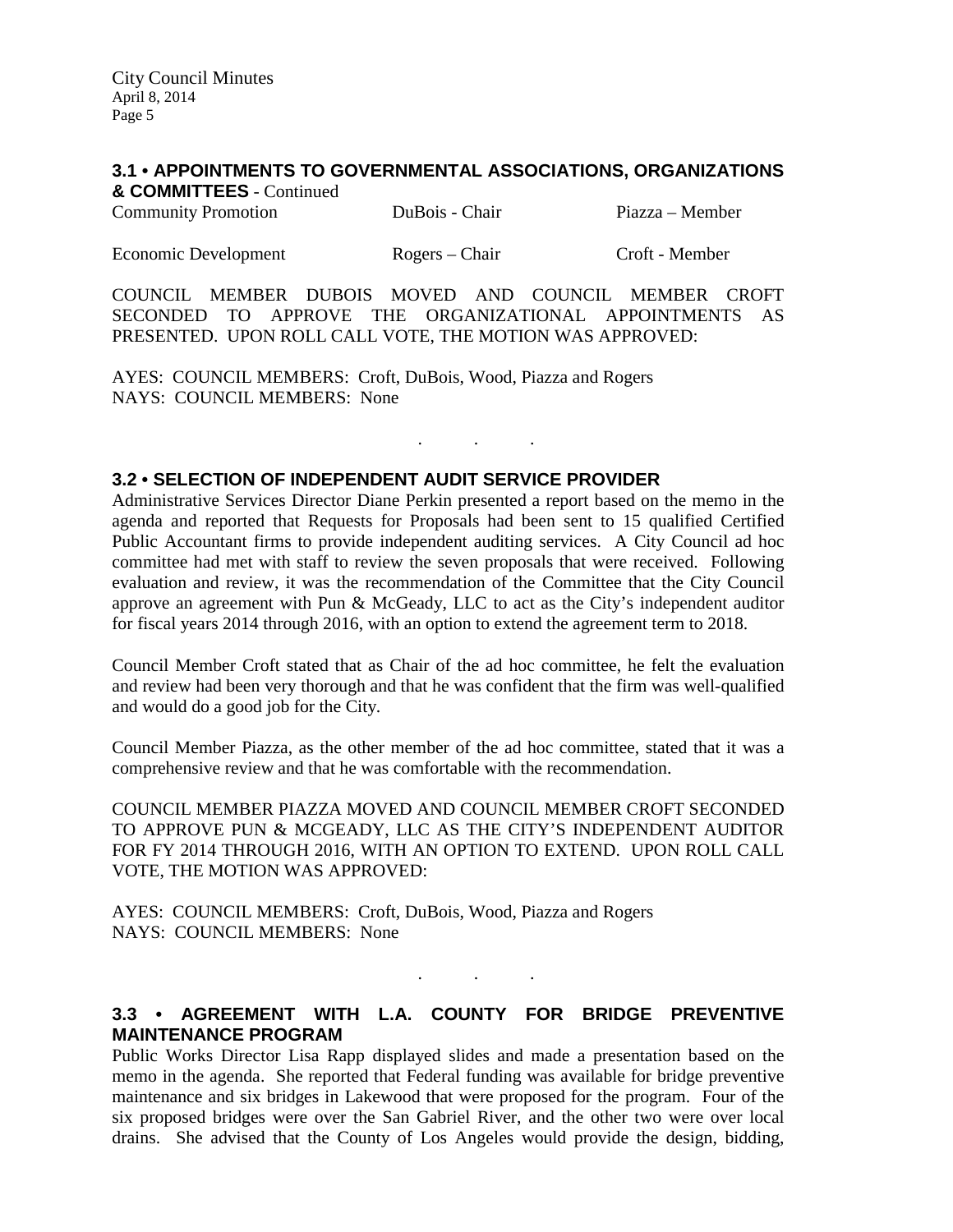### **3.3 • AGREEMENT WITH L.A. COUNTY FOR BRIDGE PREVENTIVE MAINTENANCE PROGRAM** - Continued

award and construction management and would apply for \$412,000 in Federal reimbursement. The City portion of the project cost would be \$58,000. It was the recommendation of staff that the City Council approve a cooperative agreement with the County of Los Angeles for the Bridge Preventive Maintenance Program and also find the project to be categorically exempt from the provisions of the California Environmental Quality Act (CEQA).

Council Member Piazza applauded staff for finding a way to get this important work done in a way that was economical to the City.

Responding to a question from Council Member Croft, Ms. Rapp stated that the City had a good relationship with the County and would carefully coordinate any street closures or traffic direction issues to provide the least impact on residents. She also noted that the project should be completed within the next 12 months.

COUNCIL MEMBER DUBOIS MOVED AND VICE MAYOR WOOD SECONDED TO APPROVE THE AGREEMENT WITH LOS ANGELES COUNTY AND FIND THE PROJECT CATEGORICALLY EXEMP FROM CEQA. UPON ROLL CALL VOTE, THE MOTION WAS APPROVED:

. . .

AYES: COUNCIL MEMBERS: Croft, DuBois, Wood, Piazza and Rogers NAYS: COUNCIL MEMBERS: None

### **3.4 • VOLUNTEER APPRECIATION MONTH ACTIVITIES**

Recreation and Community Services Director Lisa Litzinger displayed slides and gave a presentation based on the memo in the agenda. She stated the Recreation and Community Services Department had planned several events for volunteer recognition and appreciation during the month of April, National Volunteer Month. She noted that many programs, like Lakewood Youth Sports, Meals on Wheels, and Project Shepherd, could not be offered without the assistance of Lakewood's many volunteers. She also featured volunteer events and programs such as Teens in Lakewood Care (TLC), Junior Lifeguards, instructors offering free classes at the Weingart Senior Center, and the annual Lakewood Volunteer Day.

#### **SUCCESSOR AGENCY ACTIONS**

1. Register of Demands COUNCIL MEMBER CROFT MOVED AND COUNCIL MEMBER DUBOIS SECONDED TO APPROVE THE REGISTER OF DEMANDS. UPON ROLL CALL VOTE, THE MOTION WAS APPROVED:

. . .

AYES: COUNCIL MEMBERS: Croft, DuBois, Wood, Piazza and Rogers NAYS: COUNCIL MEMBERS: None